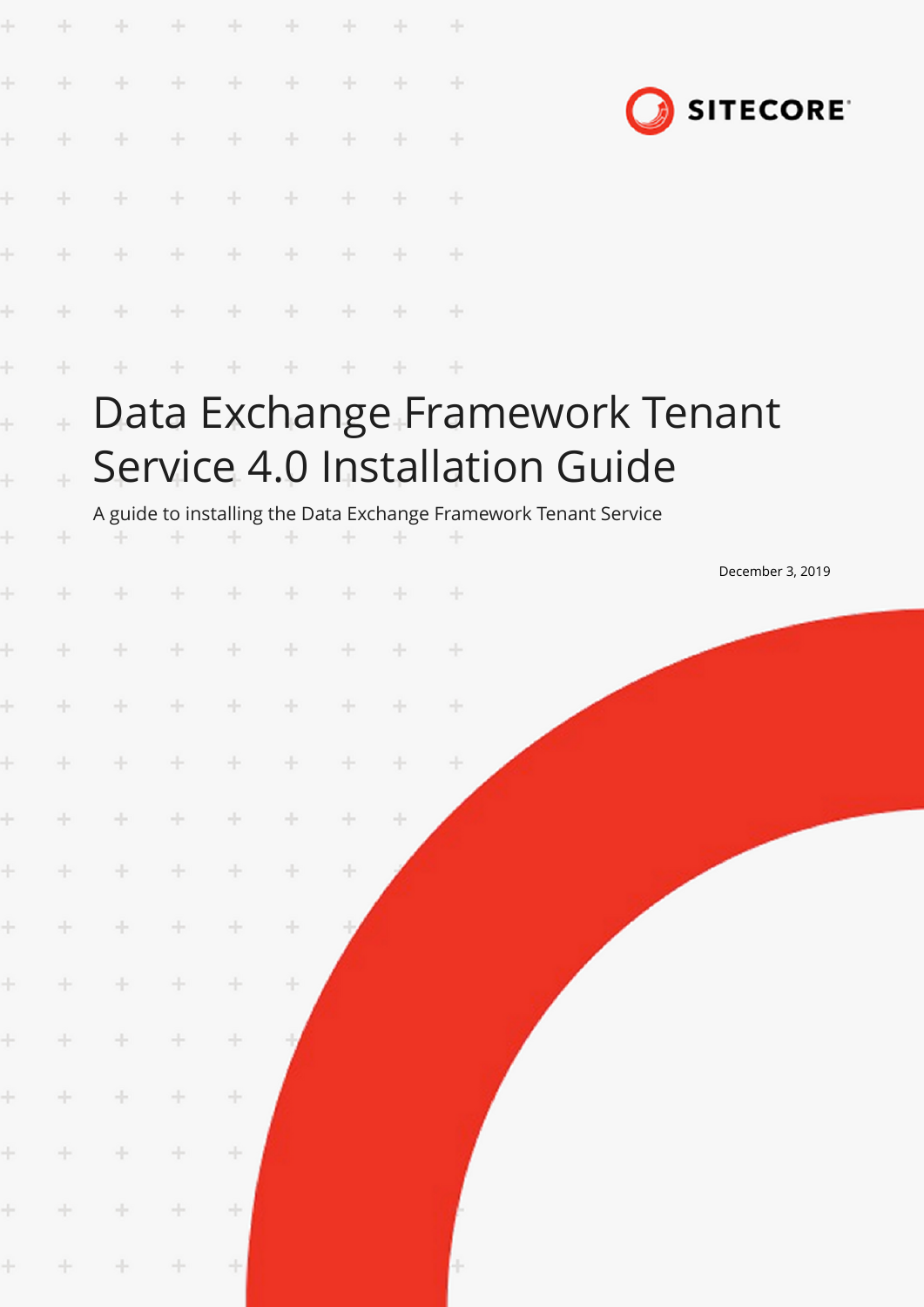

# **Table of Contents**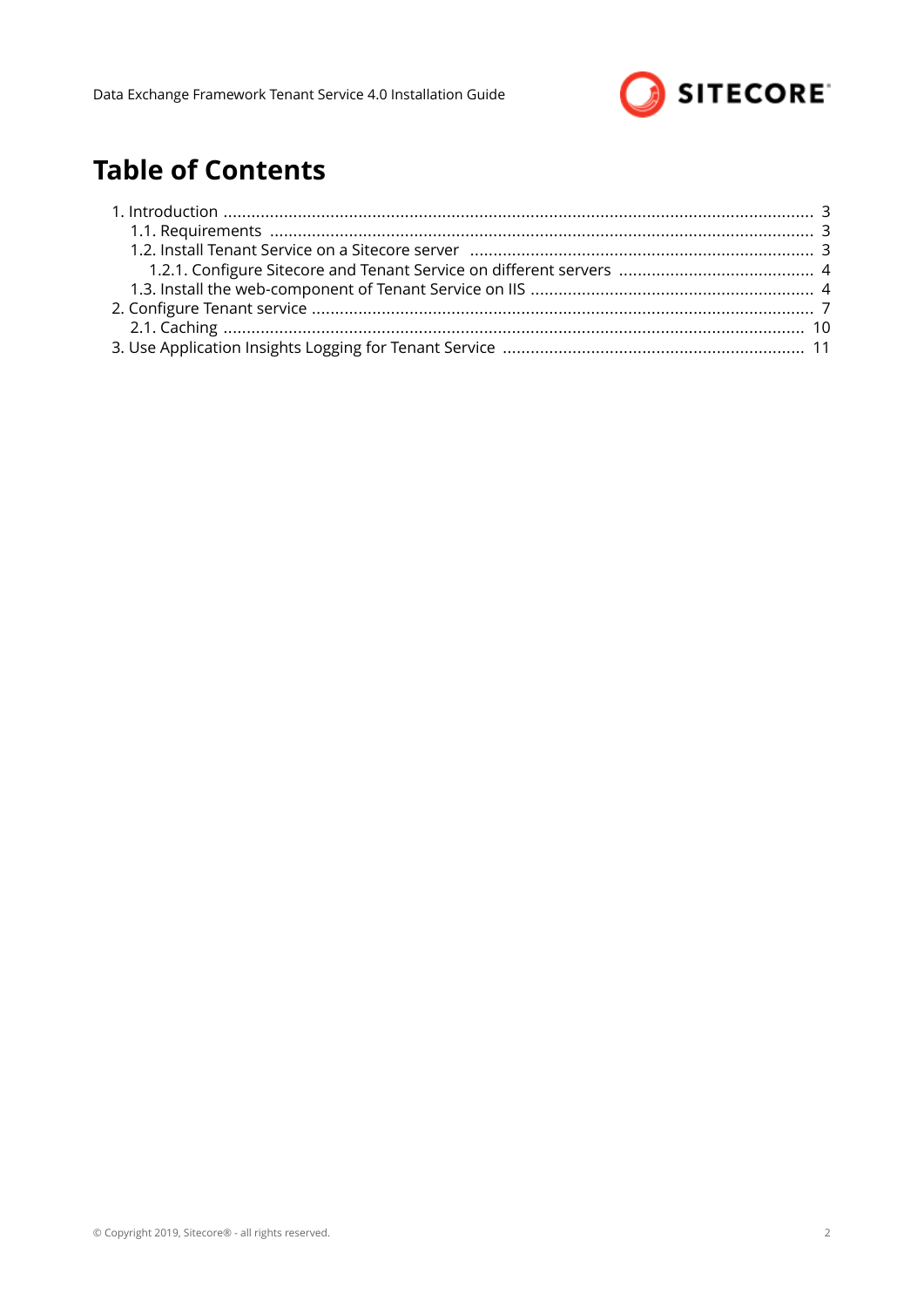

# <span id="page-2-0"></span>**1. Introduction**

The Data Exchange Framework Tenant Service gives you the ability to trigger data synchronization processes via web-based push notifications.

## **1.1. Requirements**

This product requires:

- Sitecore 9.3.0.
- configuration of the service on IIS.

## **1.2. Install Tenant Service on a Sitecore server**

This section describes how to install Tenant Service (TS) on your Sitecore server.

You can run data synchronization on a content management (CM) server. You must install the entire Data Exchange Framework (DEF) product on the CM server.

- 1. Download the following packages from the [Sitecore Downloads page](https://dev.sitecore.net/Downloads.aspx):
	- Data Exchange Framework 4.0.0
	- Sitecore Data Exchange Tenant Service 4.0.0
- 2. In Sitecore, in the Control Panel, click on **Install a Package**.
- 3. Install the *Data Exchange Framework* package.
- 4. Install the *Sitecore Data Exchange Tenant Service* Sitecore package.
- 5. You can confirm that the Data Exchange Framework is installed by opening Content Editor and locating the item /sitecore/system/Data Exchange.
	- $\Box$  sitecore  $\blacktriangleright$   $\blacktriangleright$  Content  $\blacktriangleright$   $\blacksquare$  Forms  $\triangleright$   $\blacksquare$  Layout Media Library
		- $\blacksquare$  System
			- <u>d</u> Aliases
			- **Data Exchange** 
				- Dictionary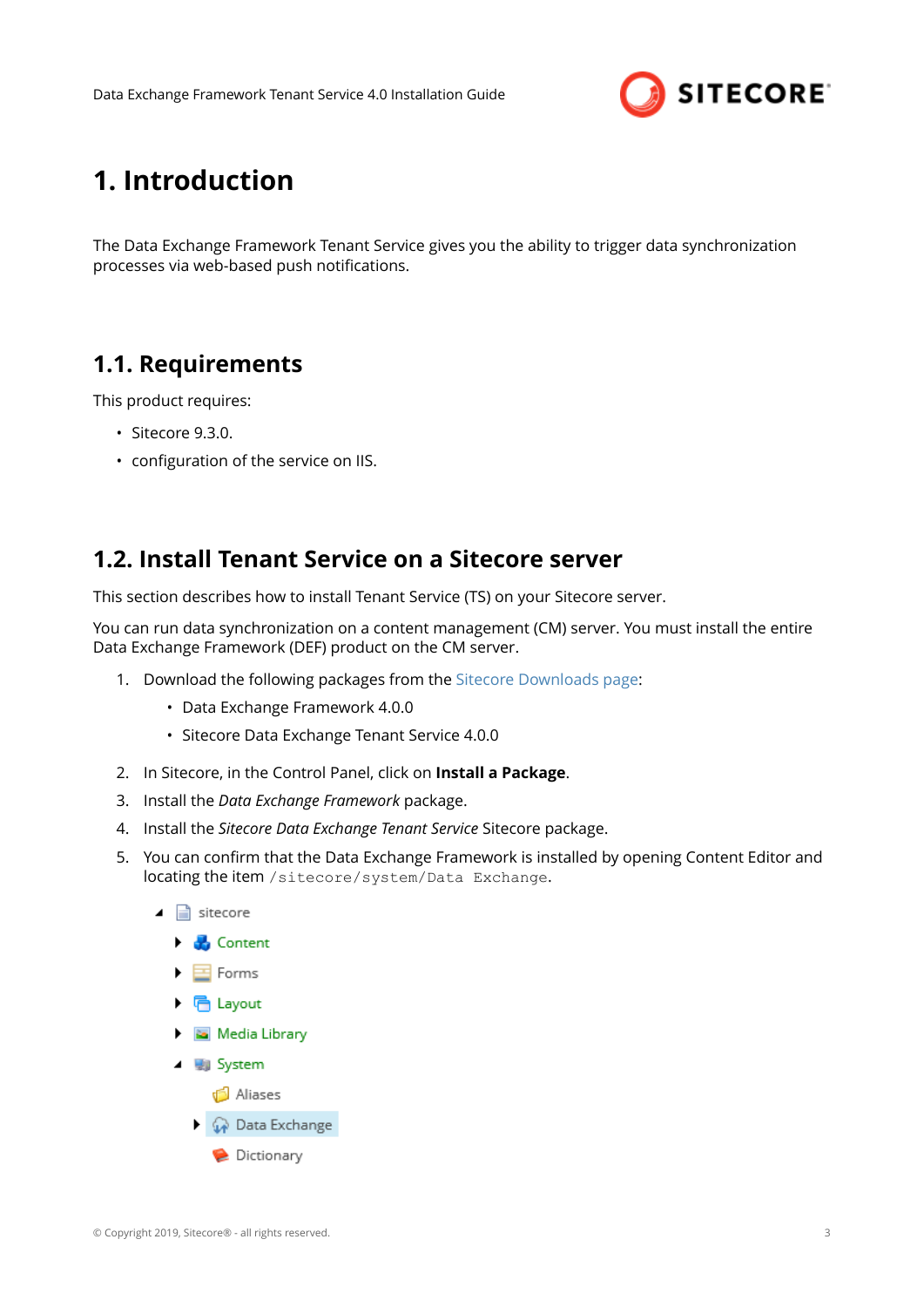

- <span id="page-3-0"></span>6. You can confirm that the Tenant Service is installed by opening the Content Editor and locating the item /sitecore/templates/Data Exchange/Services/Tenant Service.
	- $\triangleright$   $\mathbb{R}$  Branches  $\bullet$   $\bullet$  Common ▲ **A** Data Exchange  $\bigcup$  Framework **D** Providers  $\triangleright$   $\blacksquare$  Tools ▲ <del>○</del> Services **J** Tenant Service **D** List Manager

### **1.2.1. Configure Sitecore and Tenant Service on different servers**

If you have the Tenant Service installed on a different server than your Sitecore content management server, you must enable communcation between the two servers:

- 1. On your Sitecore Content Management server, in the \App\_Config\Sitecore \Services.Client\ folder, open the Sitecore.Services.Client.config file
- 2. Locate the following setting:

 $\blacksquare$  Templates

```
<setting name="Sitecore.Services.SecurityPolicy" value="Sitecore.Services.Infrastructure.Web
.Http.Security.ServicesLocalOnlyPolicy,Sitecore.Services.Infrastructure"/>
```
Change the setting to:

```
<setting name="Sitecore.Services.SecurityPolicy" value="Sitecore.Services.Infrastructure.Web
.Http.Security.ServicesOnPolicy,Sitecore.Services.Infrastructure"/>
```
The Sitecore ItemService service provides you with an API to read Sitecore items remotely. For example, the Tenant Service can use ItemService to read the configuration.

## **1.3. Install the web-component of Tenant Service on IIS**

Tenant Service (TS) is a web-based service and must be configured as a web site via IIS. This chapter guides you through the process of installing Web-Based Micro TS. There are two alternative ways of installing TS:

- Manually
- Using PowerShell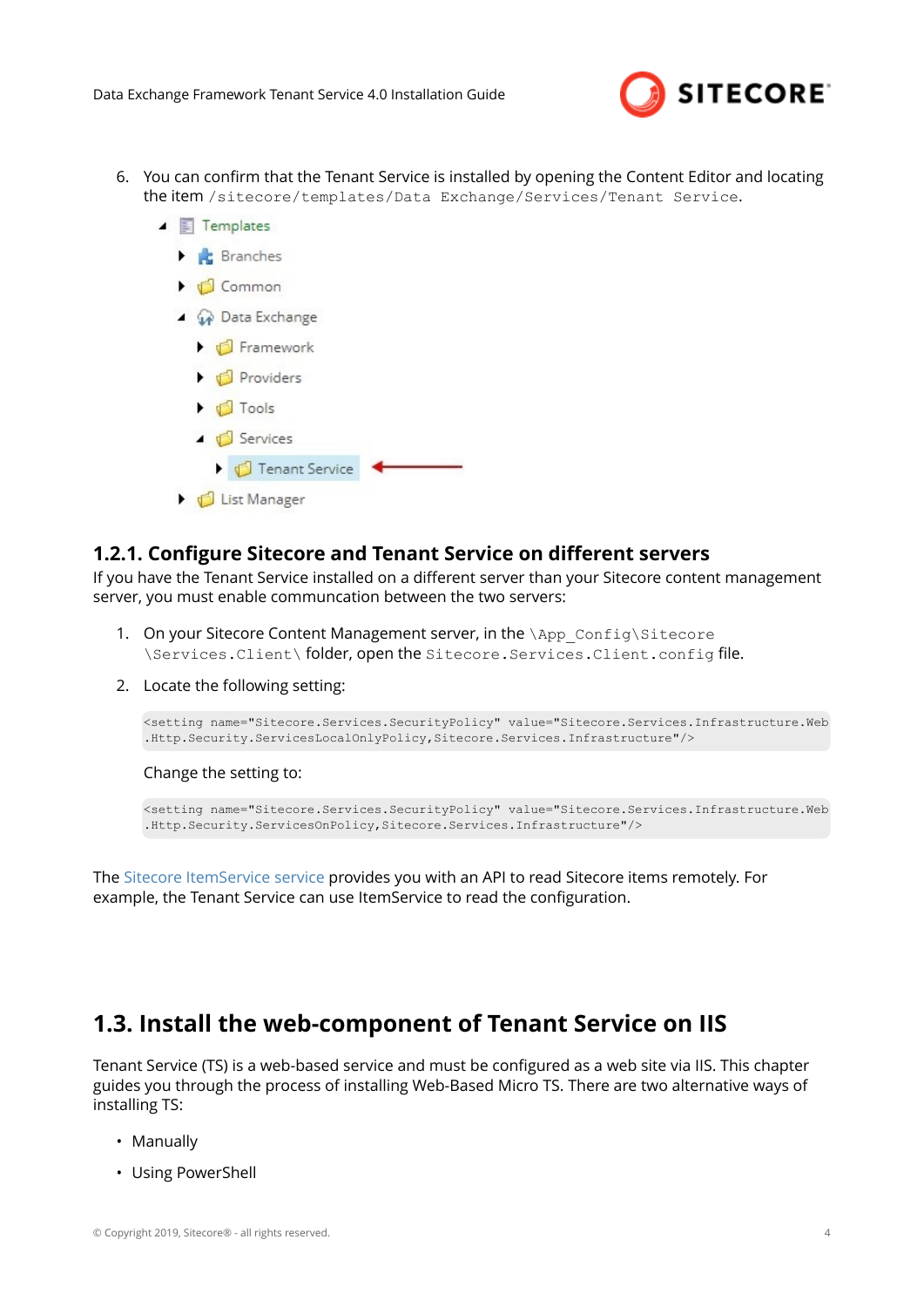

### **Install manually**

### **NOTE**

For information on how to create certificates, please refer to the Set Up Client Certificates section of the Sitecore Experience Platform Installation Guide, available from the [Sitecore Downloads page.](https://dev.sitecore.net/Downloads.aspx)

To install TS manually:

- 1. Download the Sitecore Data Exchange Framework Tenant Web Service package from the [Sitecore Downloads page.](https://dev.sitecore.net/Downloads.aspx) It contains the Sitecore Data Exchange Framework Tenant Service 4.0 rev. 01410.scwdp.zip file.
- 2. Extract the  $\cdot$  zip file into the website IIS root folder. By default, this folder is located at C:\inetpub\wwwroot\<service folder>, where <service folder> is the name you choose for your tenant, for example, my-tenant.service.
- 3. In the C:\inetpub\wwwroot\<service folder>\App\_Config folder, open the ConnectionString.config file
- 4. Locate the connection string named sitecore. If it is not there, add it. Update the connection string with the following properties:

| <b>Property</b> | Content                                                                        |
|-----------------|--------------------------------------------------------------------------------|
| database        | Name of the database containing the item configuration. The default is master. |
| tenant ID       | The tenant item ID for the tenant the micro service communicates with.         |
| host            | The host name of the Sitecore server, without http.                            |
| user name       | A user name that can access the Sitecore server.                               |
| password        | The user password.                                                             |

#### For example:

```
 <add name="sitecore"
 connectionString="database=master;
    tenant id={2A593000-2FDA-1234-1234-092F0CA338BD};
    host=my-sitecore;
     password=b;
    user name=sitecore\admin;
    timeout=20" />
```
5. Create and start the site in IIS.

#### **NOTE**

When Tenant Service is set up as described above, you can access it by requesting the http://[tenantservice] URL. If the service is running successfully, you will get a response showing the date and time.

6. On the Sitecore servers that connect to the tenant service, add a connection string to the server's App\_Config\ConnectionStrings.config file, in the connectionStrings node. For example: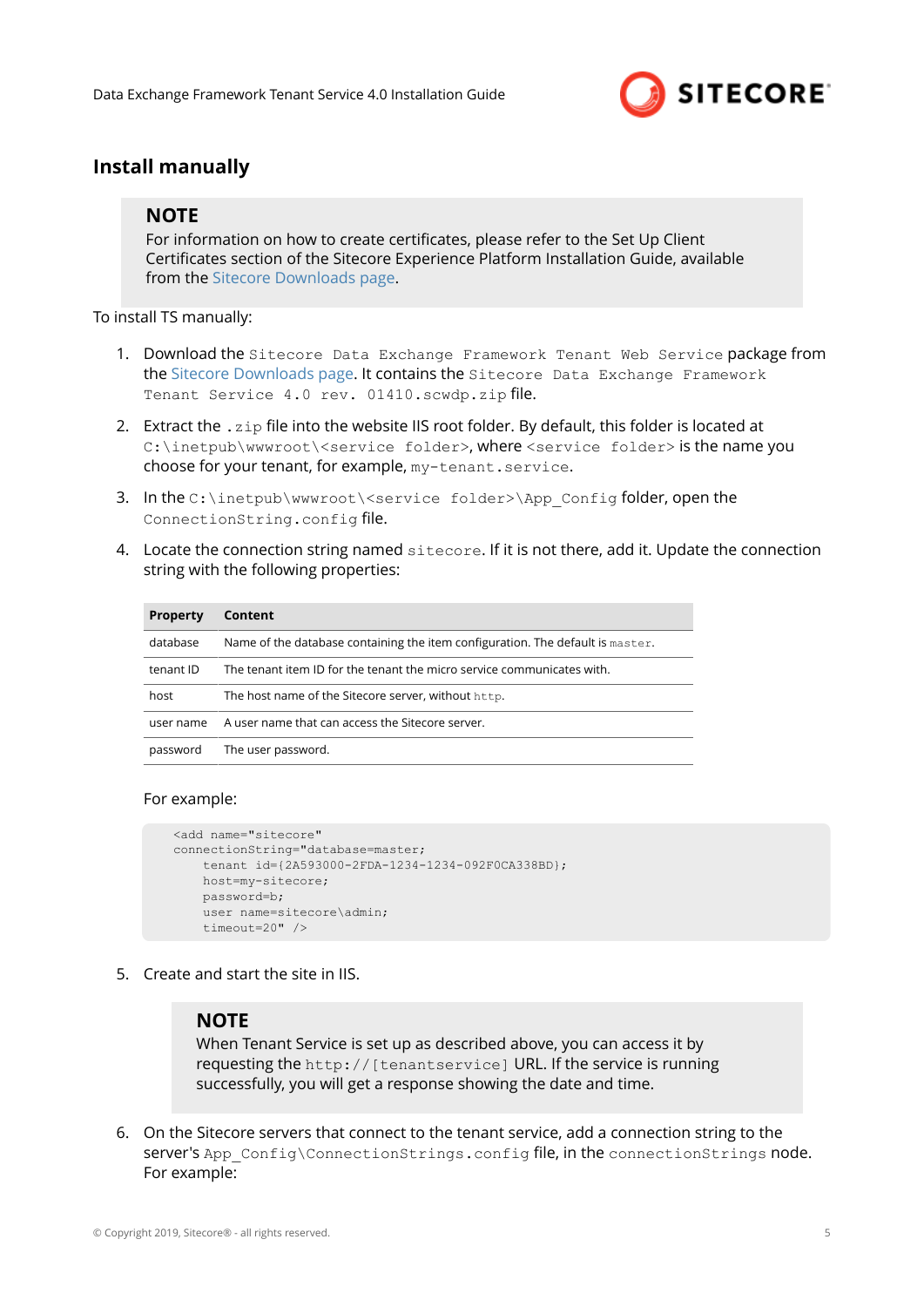

<add name="my-tenant" connectionString="https://my-sitecore.service"/>

#### **NOTE**

You can test the connection between the Sitecore server and the tenant service by requesting the http://<tenantservice>/api/tenant URL. The response displays the available tenant service endpoints.

#### **Install using PowerShell and Sitecore Installation Framework**

To install TS using SIF installation files and PowerShell:

- 1. Download the Sitecore Data Exchange Framework Tenant Web Service package from the [Sitecore download page.](https://dev.sitecore.net)
- 2. Download the SIF installation scripts for Tenant Service package from the [Sitecore download page](https://dev.sitecore.net). It contains the following files:
	- tenantservice-xp0.json an installation configuration file
	- createcert.json- an installation configuration file
	- deploy.ps1 a PowerShell deployment script
- 3. Unzip the installation script files to a folder on your installation.

#### **NOTE**

The deploy.ps1 script contains a SitecoreTenantID parameter that is used to create the necessary connection string for the tenant service. If you already have a tenant service, you can edit the deploy.ps1 script and change the SitecoreTenantID parameter to the [Tenant ID](#page-6-0) of the tenant service. You can also add or change the SitecoreTenantID in the connectionstrings.config file later.

4. Open a PowerShell console with administrator rights. Navigate to the folder where you unpacked the installation script files. Run the  $\text{depth}$ ,  $\text{path}$  script with the following syntax:

```
.\deploy.ps1 -scInstanceName "<sitecore instance>" -servicePackage "<path to 
tenantservice.scwdp.zip file>"
```
The following table explains the parameters you need to supply when running the script:

| <b>Parameter</b> | <b>Description</b>                                                                                                                                                                                                                                                   | Example                 |
|------------------|----------------------------------------------------------------------------------------------------------------------------------------------------------------------------------------------------------------------------------------------------------------------|-------------------------|
| scinstanceName   | The name of your Sitecore instance. The script will automatically<br>name the Tenant service instance<br><scinstancename>.service. If you need to give the tenant<br/>service a different name, you must use the manual installation<br/>procedure.</scinstancename> | my-sitecore             |
| servicePackage   | The location of the Sitecore Data Exchange Framework<br>Tenant Web Service package.                                                                                                                                                                                  | c:\tenant-<br>scwdp.zip |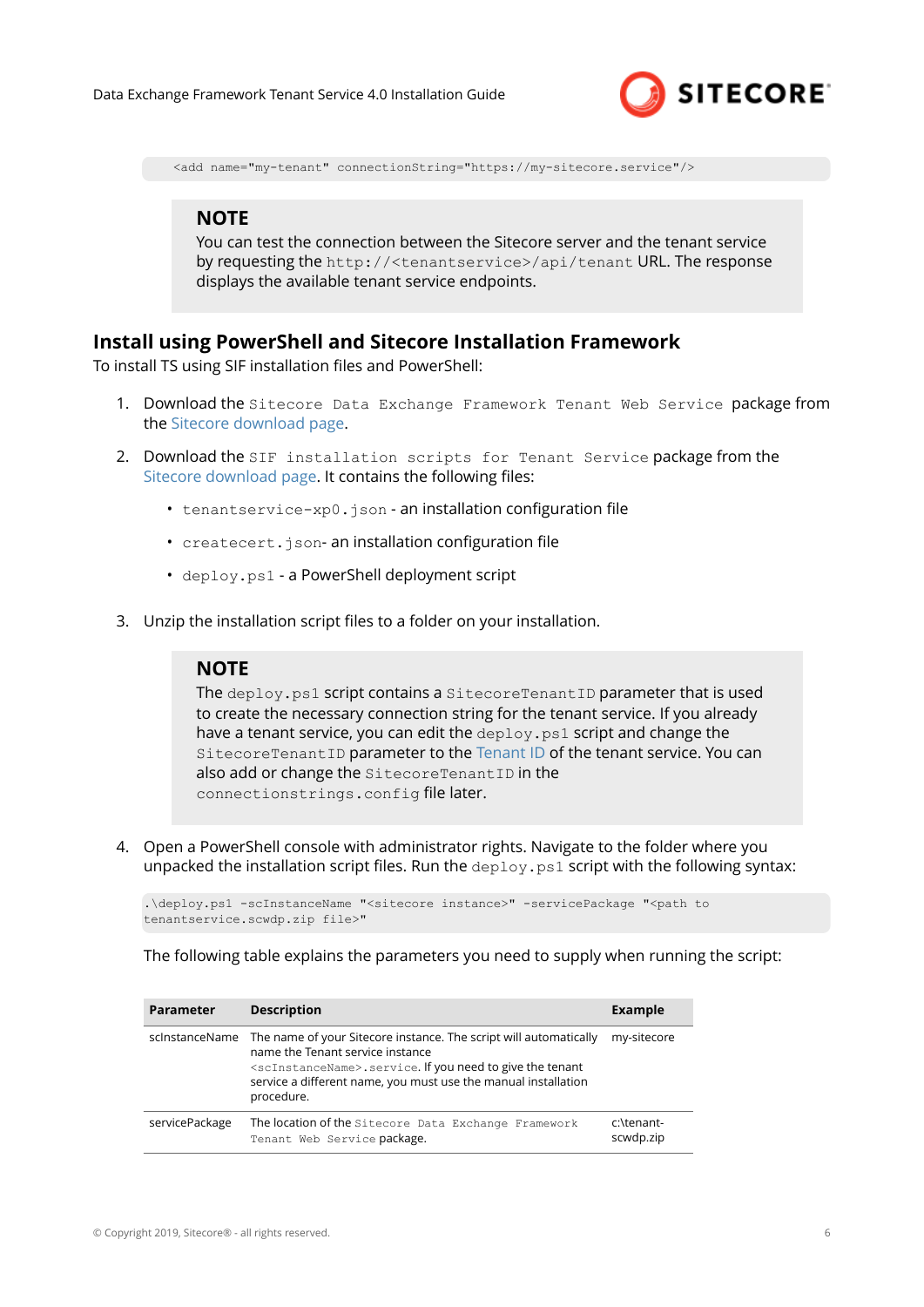

# <span id="page-6-0"></span>**2. Configure Tenant service**

This topic guides you through the process of configuring Tenant Service (TS) on a Sitecore server.

#### **NOTE**

To enable the TS feature on a Sitecore server, you do not need to create a new tenant. You can extend an existing tenant with TS features by following points 5-9 in the procedure below.

To upgrade a tenant with TS:

1. Select the Data Exchange item **/sitecore/system/Data Exchange**.



2. Create an **Empty Data Exchange tenant** using the **Insert** option.

#### **NOTE**

You can also extend an already created tenant with the Tenant Service feature.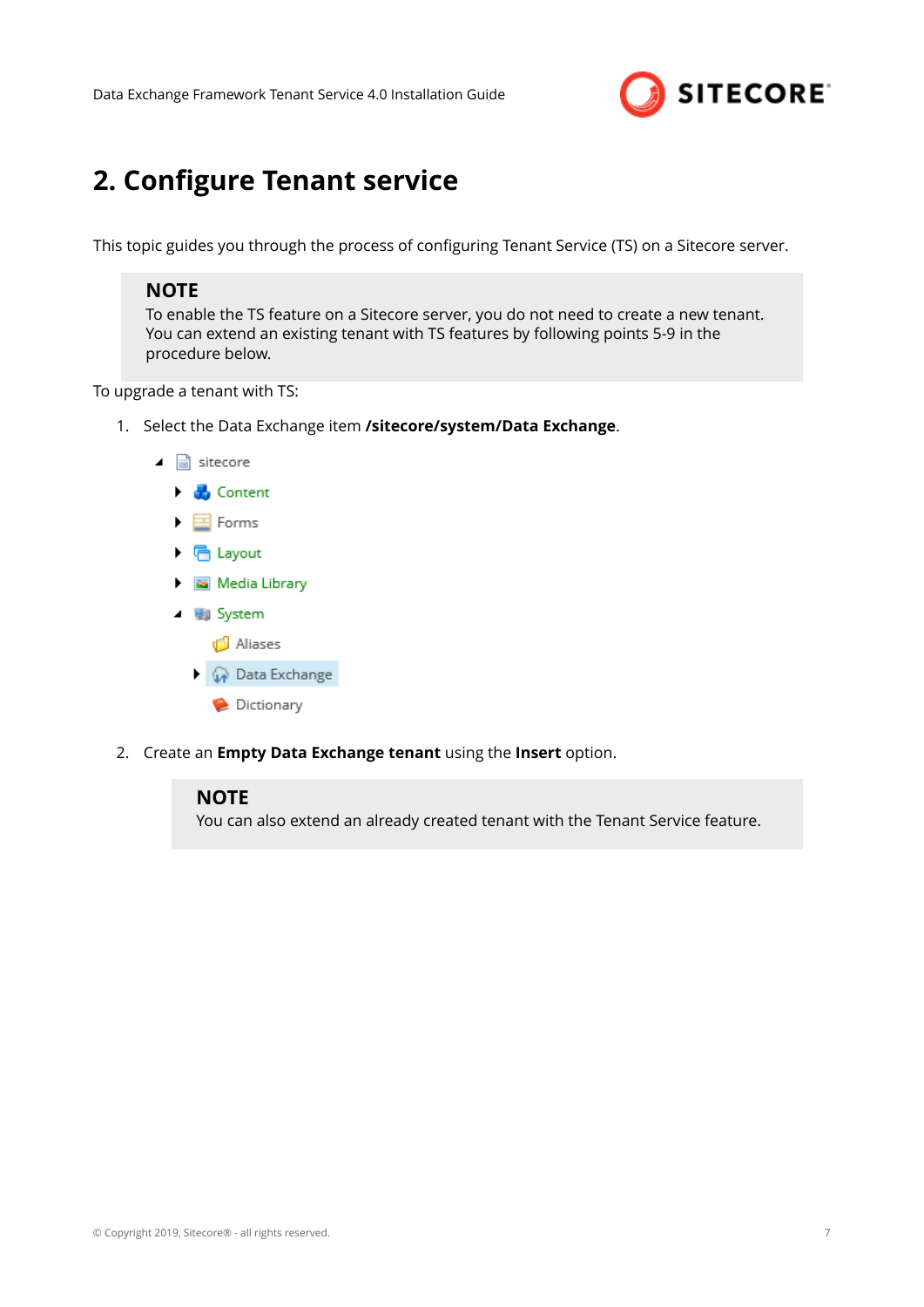

3. Right-click the menu ribbon, and verify that the **Data Exchange SDK** ribbon tab is enabled.



- 4. Select the newly created tenant item.
	- ▲ A Data Exchange
		- 4 Empty Data Exchange Tenant Branch
			- ▶ <del>X</del> Data Access
			- $\blacktriangleright$   $\bigcirc$  Endpoints
				- 湖 Pipeline Batches
				- 日 Pipelines
			- $\blacktriangleright$   $\mathbb{H}$  Tenant Settings
				- O Value Mapping Sets
		- Dictionary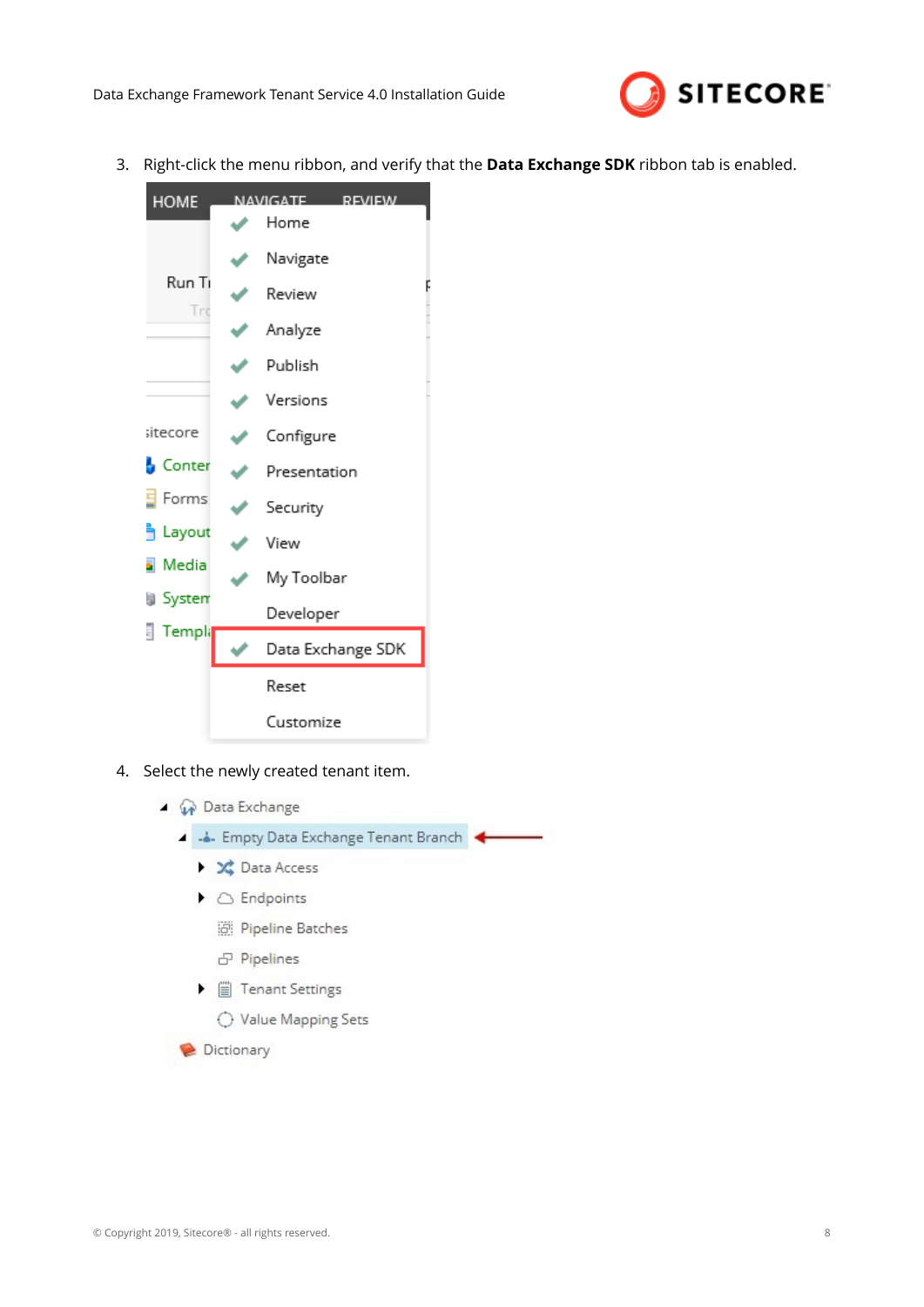

5. On the **Data Exchange SDK** ribbon click the **Upgrade Tenant** button.



6. In the dialog window select **Tenant Service** in the **Instruction set** drop down menu.

|                  | Selected tenant: Empty Data Exchange Tenant Branch             |  |
|------------------|----------------------------------------------------------------|--|
| Instruction set: | <b>Tenant Service</b>                                          |  |
| Description:     | Adds support for Tenant Service 2.1.0 to an existing<br>tenant |  |

- 7. Click **Next**.
- 8. Click **Start Upgrade**.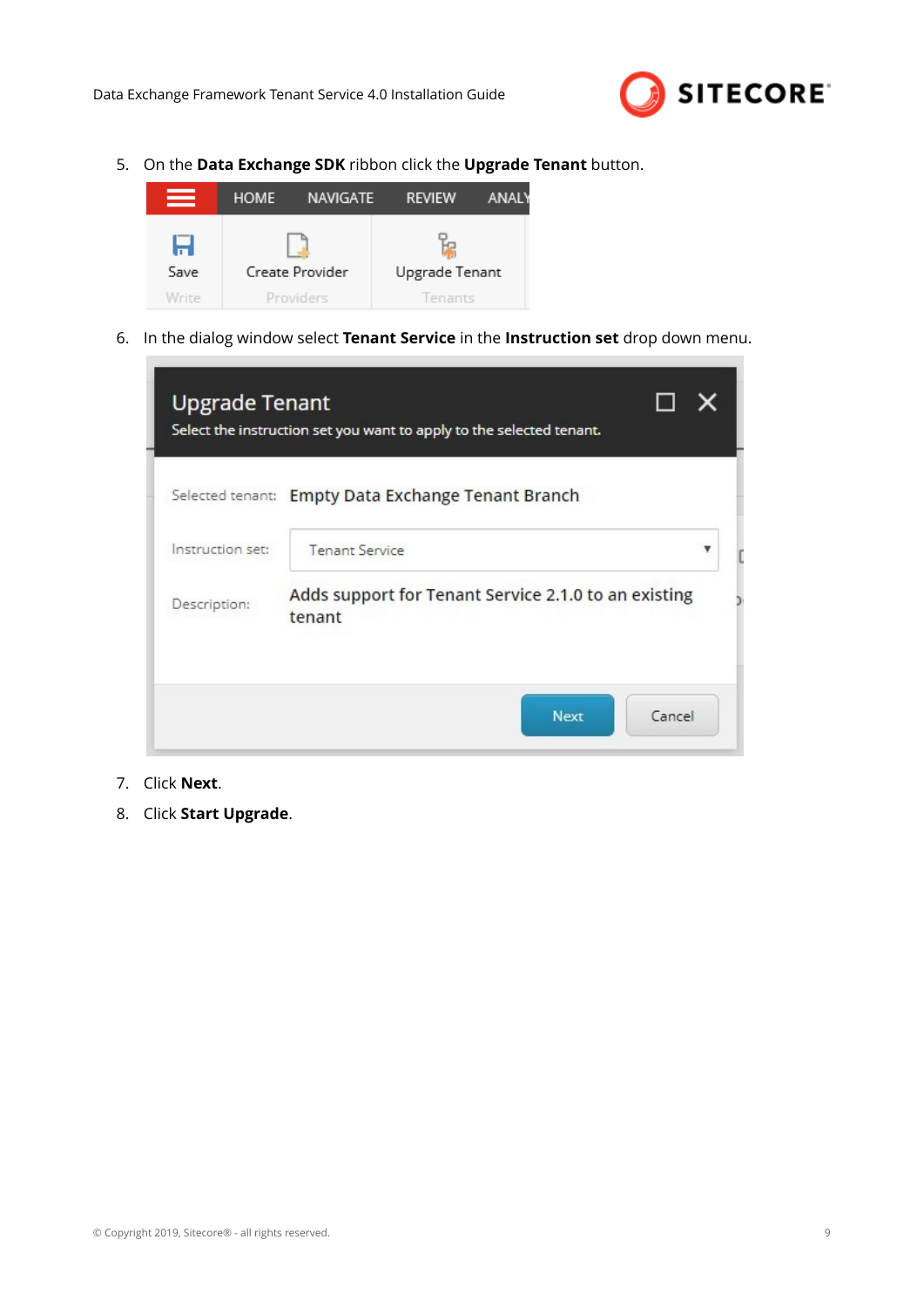

- <span id="page-9-0"></span>9. You can confirm the tenant was upgraded by finding the **Tenant Service Endpoints** and **Tenant Service Settings** items under the upgraded tenant.
	- ▲ A Data Exchange
		- 4 Empty Data Exchange Tenant Branch
			- ▶ <del>X</del> Data Access
			- $\triangleright$   $\bigcirc$  Endpoints
				- <sup>语</sup>: Pipeline Batches
				- **d** Pipelines
			- $\blacktriangleright$   $\mathbb{H}$  Tenant Settings

| ◯ Value Mapping Sets        |
|-----------------------------|
| ♦ Tenant Service Endpoints  |
| ▶ 图 Tenant Service Settings |
| Dictionary                  |

10. On the server, navigate to the root folder of the Sitecore installation, open the web.config file, and add the following httpProtocol to the system. webServer node:

```
<system.webServer>
 ...
    <httpProtocol>
        <customHeaders>
            <add name="Access-Control-Allow-Origin" value="http://
<tenant.service.hostname>"/>
            <add name="Access-Control-Allow-Headers" value="*" />
            <add name="Access-Control-Allow-Methods" value="*" />
        </customHeaders>
    </httpProtocol>
 ...
</system.webServer>
```
#### **NOTE**

In the example, replace <tenant.service.hostname> with the actual hostname of your tenant service, for example,  $my\text{-}sitecore$ . service.

### **2.1. Caching**

Sitecore uses caching to reduce the number of requests to resolve Tenant Service Endpoints. The duration of the caching is set in the \App\_Config\AppSettings.config file on the xConnect server. By default, Sitecore caches values for 300 seconds.

```
<!-- cache expiration in seconds-->
<add key="cacheExpiration" value="300" />
```